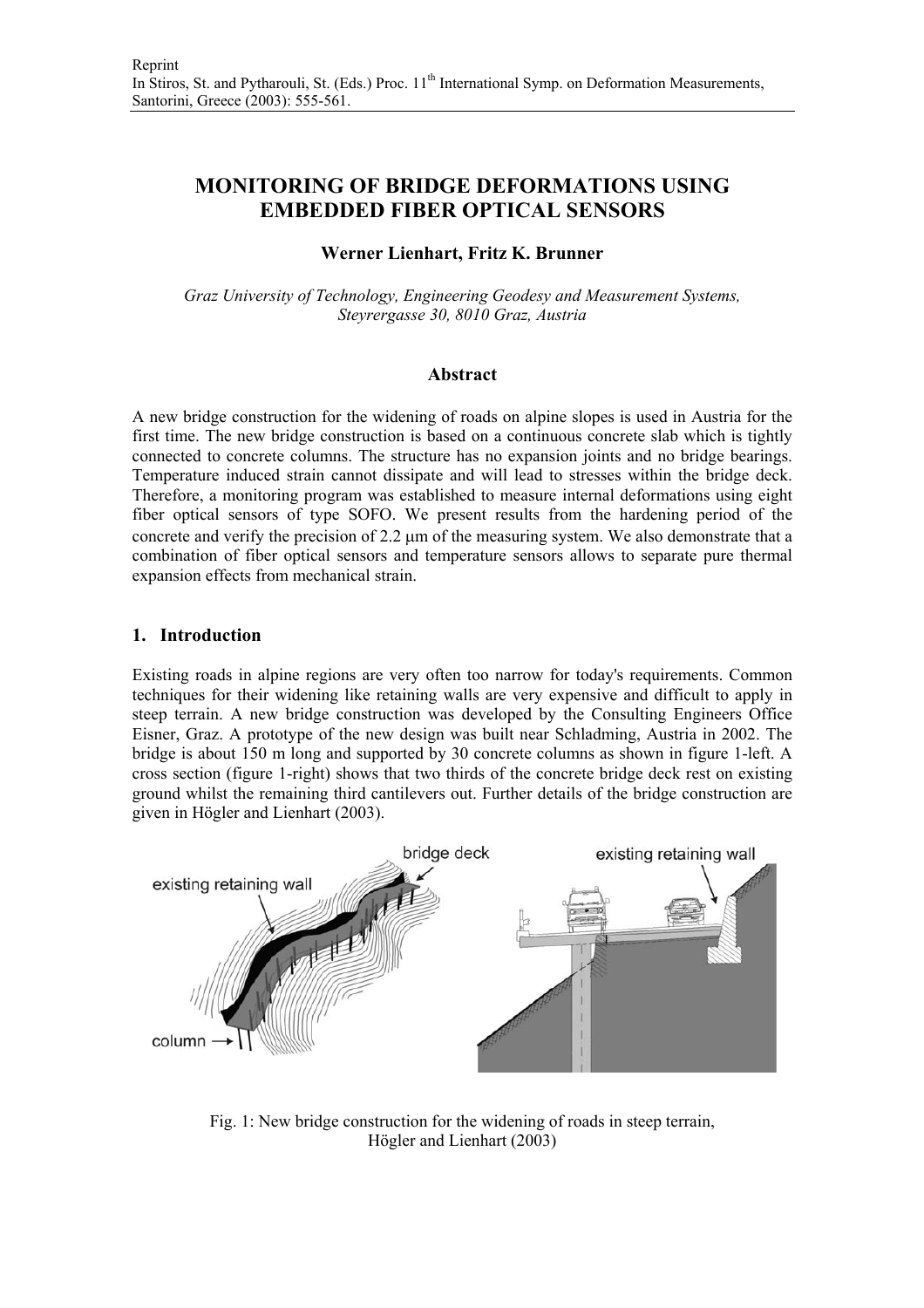The advantages of the new construction are its low production and maintenance costs mainly due to the absence of expansion joints and bridge bearings. However, temperature induced strain cannot dissipate and will lead to stresses within the bridge deck. Experiences with monolithic structures are scarce. Measurements of a monolithic bridge near Stuttgart, Germany were only reported by Pötzl and Koch (2001).

It is intended to use the new design more often in Austria. Therefore, it was decided to monitor the prototype in detail. The aims of the monitoring program are to measure the influence of temperature changes on the structure, to observe the evolution of the material properties (swelling, shrinkage, creep) and to detect cracks and settlements.

# **2. Monitoring program**

### *2.1 Embedded sensors*

For the monitoring of the strain in the concrete slab we proposed the use of fiber optical deformation sensors (FOS). Due to financial constraints only three measurement profiles were selected in the curved sections of the bridge (figure 2). The length of the sensors was selected with 5 m. Each sensor measures the change of length between two distinct points about 5 m apart. The sensors were embedded in the concrete slab. The measurement principle and the installation of the sensor will be discussed in chapter 3 and chapter 4.

For the separation of the measured strain from temperature effects, six pairs of resistance temperature detectors (RTD) were embedded. Each pair consists of two sensors, one close to the bottom of the bridge deck and one close to the top of it. Thus, vertical and horizontal temperature gradients can be computed. An additional sensor was installed to measure the air temperature.



Fig. 2: Position of eight fiber optical sensors (white) in three measurement profiles (MP), six pairs of resistance temperature detectors (black squares) and air temperature sensor (black dot)

### *2.1 Geodetic methods*

With the embedded sensors only the local behaviour of the bridge can be monitored. In order to measure the change of length of the entire bridge four reflecting targets were mounted on the bridge deck. The position of these targets is determined by geodetic radiation measurements in combination with a traverse. The height changes of the concrete deck are determined by precise levelling at more than 20 points.

### **3. Fiber optical sensors**

Fiber optical sensors are used for deformation monitoring of civil structures since the late 1980s. Today, a variety of sensors is available to measure different parameters like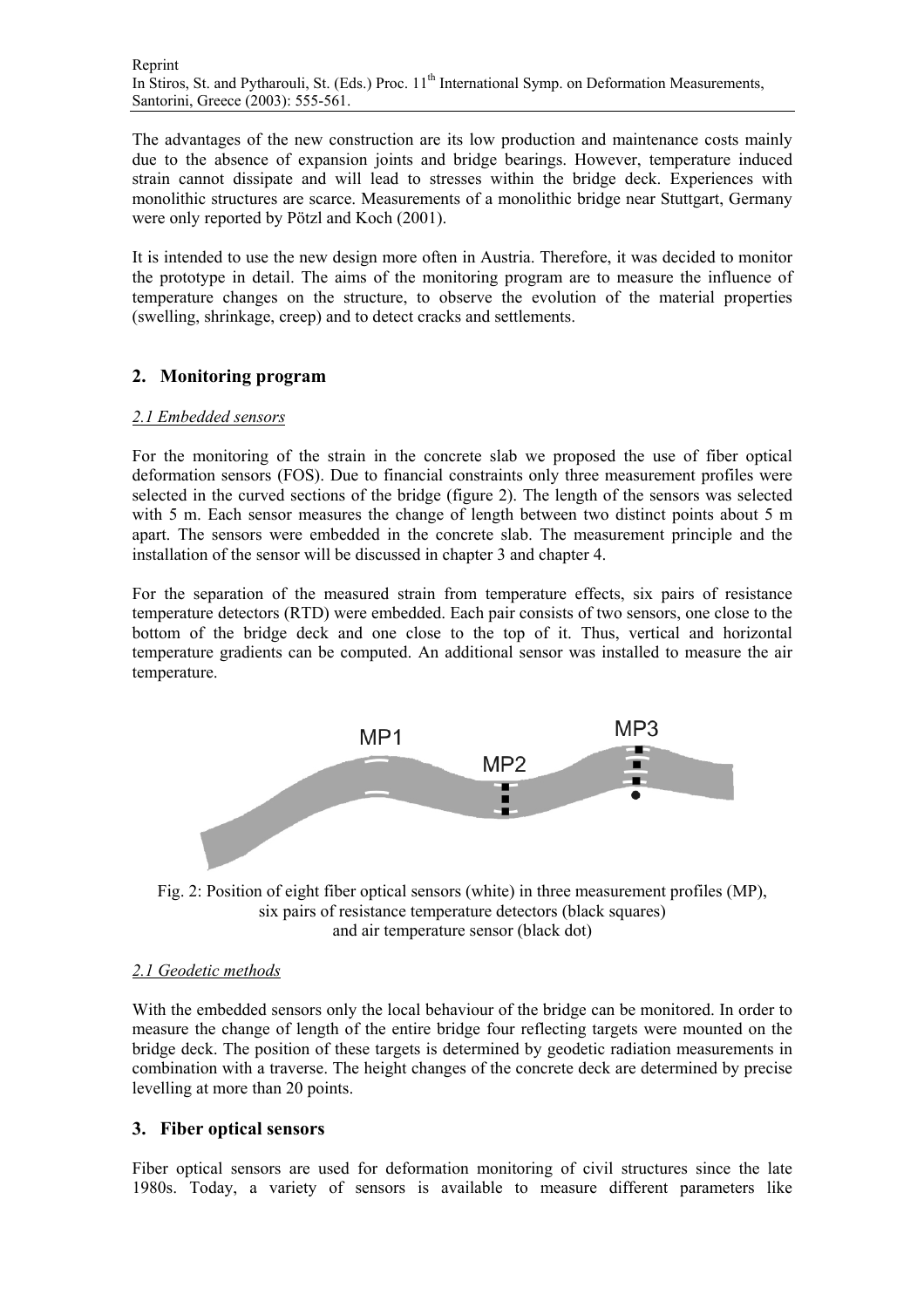displacement, strain or temperature. An overview of the different types of sensors can be found in Inaudi et al. (2000).

We decided to use the commercially available SOFO System (Inaudi et al., 1994) for measuring displacement. The manufacturer SMARTEC specifies a resolution of 2 µm and a precision of better than 0.2% of the measured deformation (Inaudi et al., 1998).

### *3.1 Measurement principle*

The SOFO system is based on a low coherence double Michelson interferometer in tandem configuration. In principle, a Michelson interferometer splits the amplitude of a light wave into two components which propagate along different paths. When the two components are recombined interference will occur which can be observed with a detector (Measures, 2001, p 76). The SOFO system consists of two Michelson interferometers. One 'measuring interferometer' which is made of the optical fibers of the sensor and an 'analyzing interferometer' in a portable reading unit, see figure 3.



Fig. 3: SOFO System (after Inaudi and Vurpillot, 1999)

An LED  $(1)$  sends light with a coherence length of 30  $\mu$ m to the sensor. There it is split by an optical coupler (2) into two components, each traveling along one fiber of the sensor. The light waves are reflected by mirrors at the end of both fibers and are recombined by the coupler. The length difference of both fibers is larger than the coherence length, hence the two light beams will not interfere.

The combined light wave travels to the analyzing interferometer where it is once more split into two components by an optical coupler (3). The first component is reflected by a fixed mirror, whereas the second one is reflected by a moveable mirror (4). Both components are recombined and finally the intensity of the combined light wave is measured by a photodiode. The movable mirror scans along the measurement range, and a triple coherence peak is observed at the photo diode, see figure 4-left. The central peak (C) is obtained when the analyzing interferometer is balanced i.e., both of its light paths have equal length, whereas the side peaks (L and R) correspond to the mirror position where the length difference of the analyzing arms corresponds to the length difference of the two fibers (∆L) within the sensor. The exact position of the peaks can be determined by computing the center of gravity of the peaks, see figure 4-right.

The advantage of using low coherence interferometry instead of high coherence interferometry is that absolute measurements are possible because interference can only occur within the coherence length. Therefore, it is not necessary to establish a permanent connection between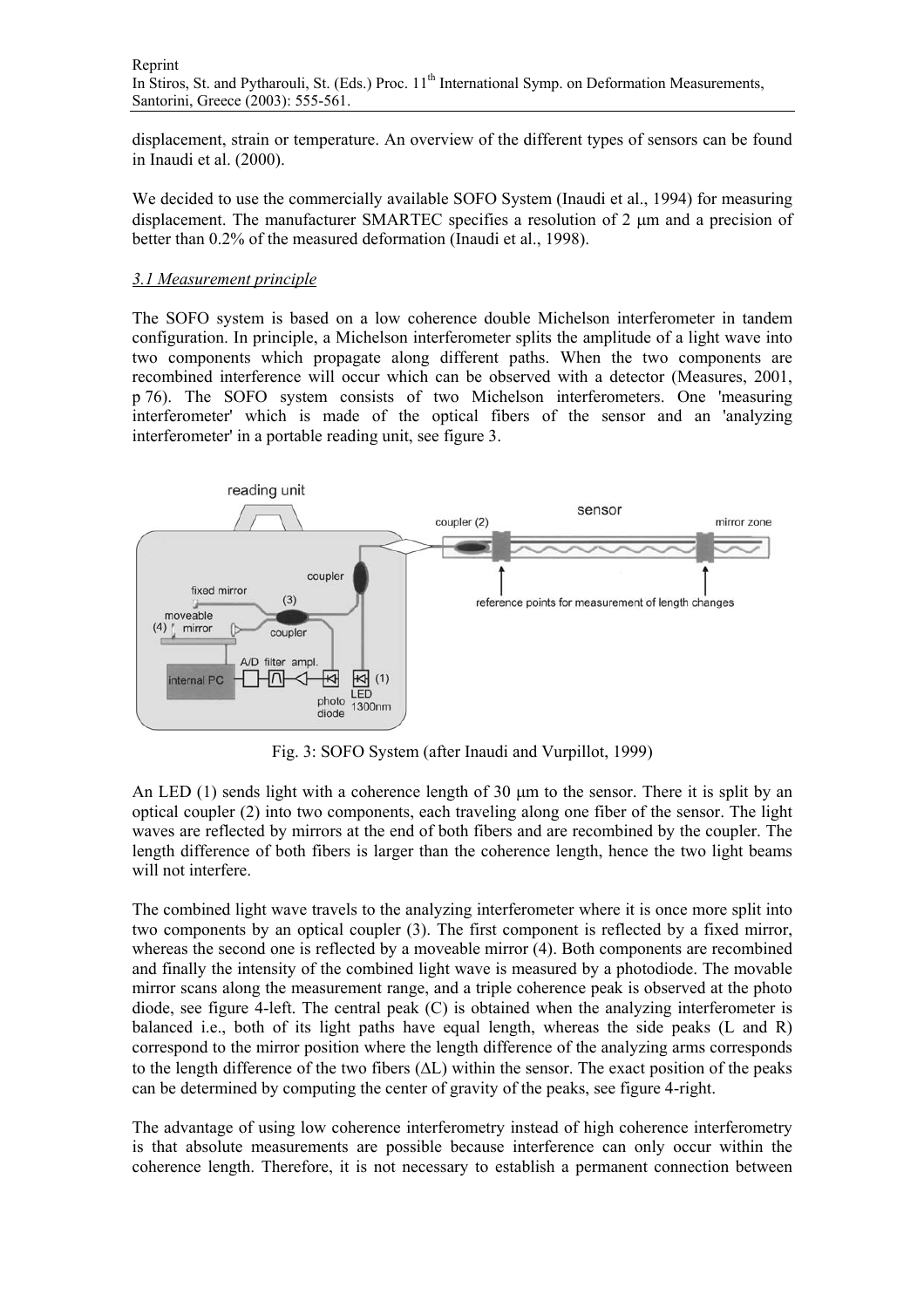reading unit and sensors. The measurement principle is described in detail in the original paper of Inaudi (Inaudi et al., 1994).



Fig. 4: Result of a mirror scan: all three peaks (left), enlargement of right peak (right)

#### *3.2 Temperature compensation*

As mentioned above every SOFO sensor consists of two fibers (figure 5). The measurement fiber is connected to two anchor points and follows changes of the structure. However, the fiber will also change its length and its refractive index due to temperature changes. The second fiber (reference fiber) helps to compensate this effect. This fiber is also fixed to the anchor points but due to its extra length it will not experience strain if the structure changes. However in case of temperature changes both fibers will change their length and refractive index by the same amount. Since the system measures the difference of travel times within the fibers, any temperature effect on the fibers cancels out.



Fig. 5: Sensor of the SOFO System (after Inaudi and Vurpillot, 1999)

### **4. Installation of sensors**

During the installation of the sensors great care has to be taken to achieve a survivability of more than 95% as reported by Inaudi et al., 2000. In our application, the sensors were mounted under the reinforcement bars (figure 6) where they were held but not fixed with cable ties. This way pouring of the concrete does not cause problems, see figure 6-right. However, the fiber optical cables are very fragile in the case of bending. Special caution is required at the points where the cables exit the bridge. All eight sensors survived the installation. But unfortunately one sensors was destroyed later by drilling a hole into the concrete deck.



Fig. 6: Installation of the sensors and pouring of the concrete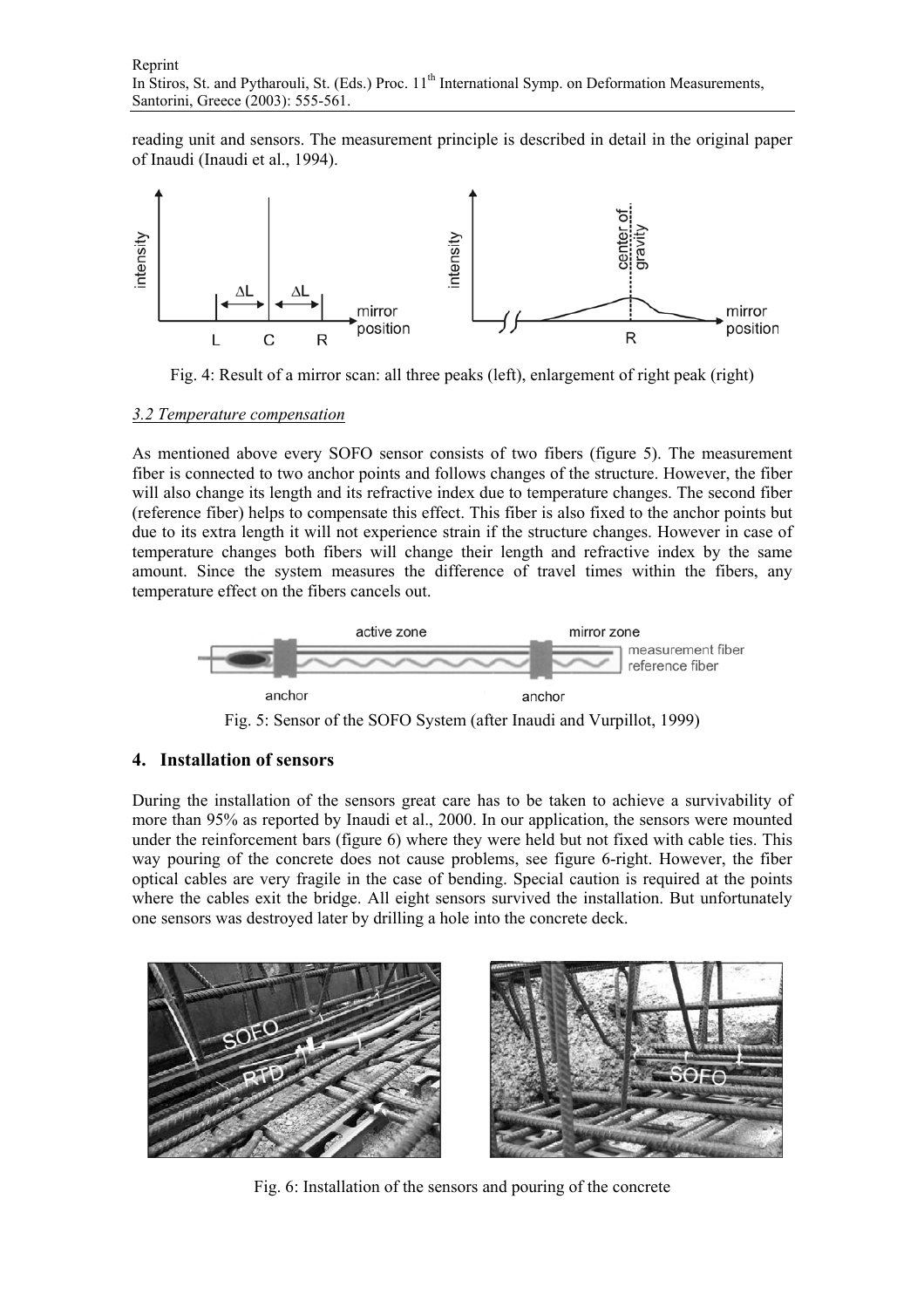# **5. Results**

### *5.1 Hardening of concrete*

In this paper we present the results of measurement profile 3. In this profile four fiber optical sensors were embedded but only sensor 4 (figure 7-left) is in the cantilevered part of the bridge. Due to the low stiffness of the sensors it is possible to observe the hardening of the concrete at its initial phase. Figure 7-right shows the behaviour of the concrete during the first 48 hours after pouring. Measurements started after all sensors were entirely covered with concrete.

The swelling of the concrete lasted 10 to 12 hours with an elongation between 0.05 mm and 0.13 mm for the 5 m sensor length. Remarkable is the smoothness of the curves. Especially if considering that for every single measurement the respective sensor was connected to the measurement unit and then disconnected again.



Fig. 7: Measurement profile 3 (left), hardening of the concrete during the first 48 hours (right)

In order to assess the precision of the system two time intervals A and B are examined (marked in gray in figure 7-right). For the following investigation the shrinkage behaviour of the concrete was considered describable by a polynomial. A second order polynomial was used to describe the shrinkage effect in both intervals and for each of the four sensors. The deviations of the actual measurements from the fitted curve were considered as random deviations and used to calculate standard deviations. The results are given in table 1.

| Interval | Sensor | No. of measurements | $\tilde{}$<br>std [ $\mu$ m] |
|----------|--------|---------------------|------------------------------|
| Ω        |        |                     |                              |
|          |        |                     |                              |
|          |        |                     |                              |
|          |        |                     |                              |
| R        |        |                     | 2.3                          |
|          |        |                     |                              |
|          |        |                     | 2.9                          |
|          |        |                     |                              |

Table 1: Standard deviations (std) calculated using deviations from fitted shrinkage curves

All standard deviations can be combined into a pooled standard deviation of 2.2 µm. This value is very close to the resolution given by the manufacturer.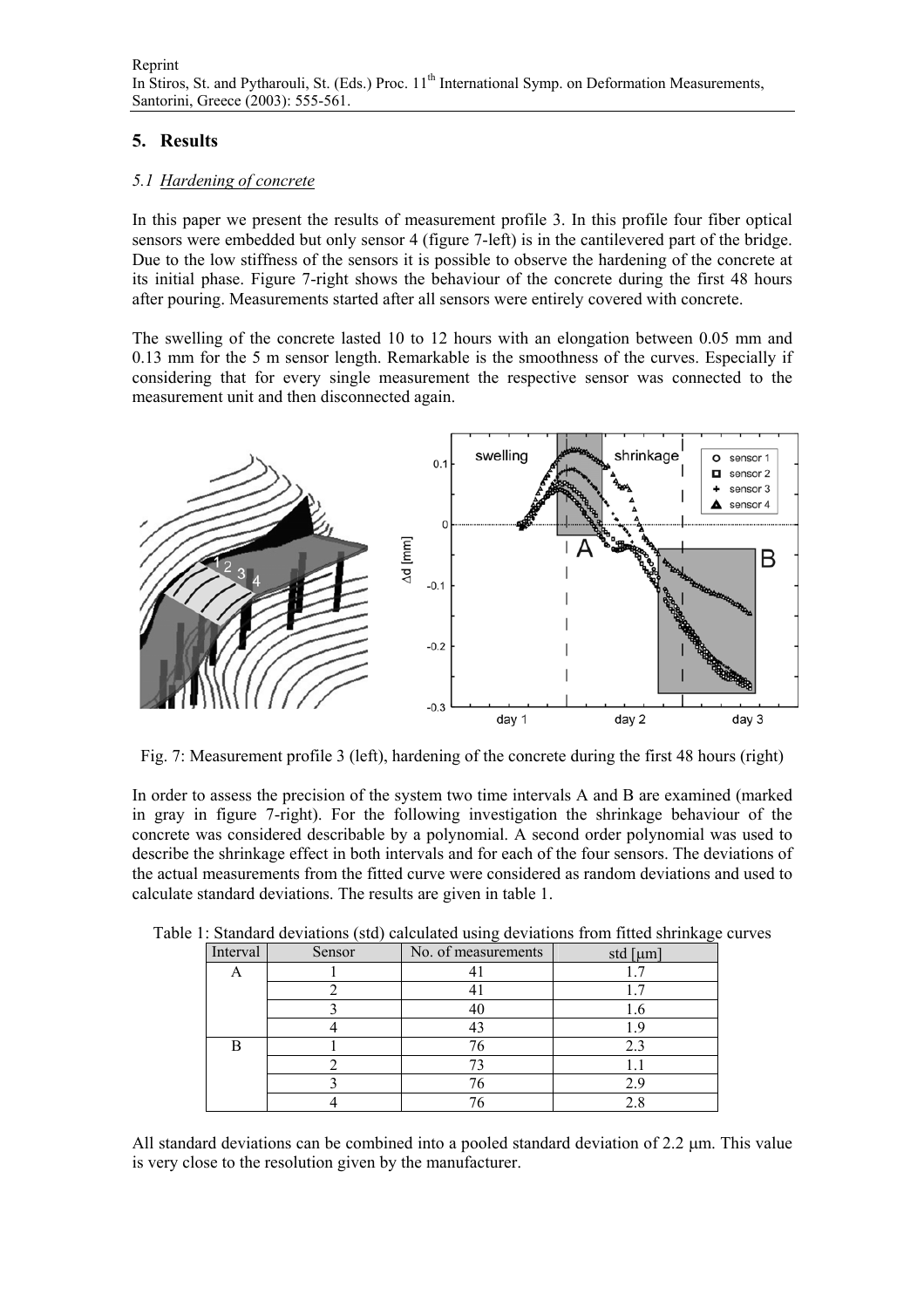#### *5.2 Long term monitoring*

The last section of the concrete deck was constructed in September 2002. After closing the shrinkage gaps and the application of the asphalt, the bridge was opened to the public in November 2002. Measurement runs were made in September, October, November 2002 and February 2003. Figure 8-left shows one representative result for each measurement epoch and sensor. The position of the sensors was already shown in figure 7-left. Clearly, a trend is visible. Possible sources of this trend are phenomena like shrinkage, creep, temperature changes and other deformations. In the following we will concentrate on the influence of temperature changes.

Figure 8-right displays the temperatures interpolated for the FOS positions using the measured temperatures. During the swelling period the temperature reached almost 35°C and decreased to about -3°C in winter (week 11 to 20). Both graphs show similar patterns. We want to emphasize that the FOS are temperature compensated. Therefore, every correlation between measurements and temperature is a correlation between the changes of the structure and its temperature.



This effect is more clearly visible by plotting the length changes versus temperature, see figure 9. The line with the arrows corresponds to a typical thermal coefficient of expansion of concrete (11.5ppm). The length changes of sensor 1 are almost parallel to this line. Therefore all changes in this section of the bridge can be explained by temperature changes.



Fig. 9: Long term monitoring: length changes versus temperature